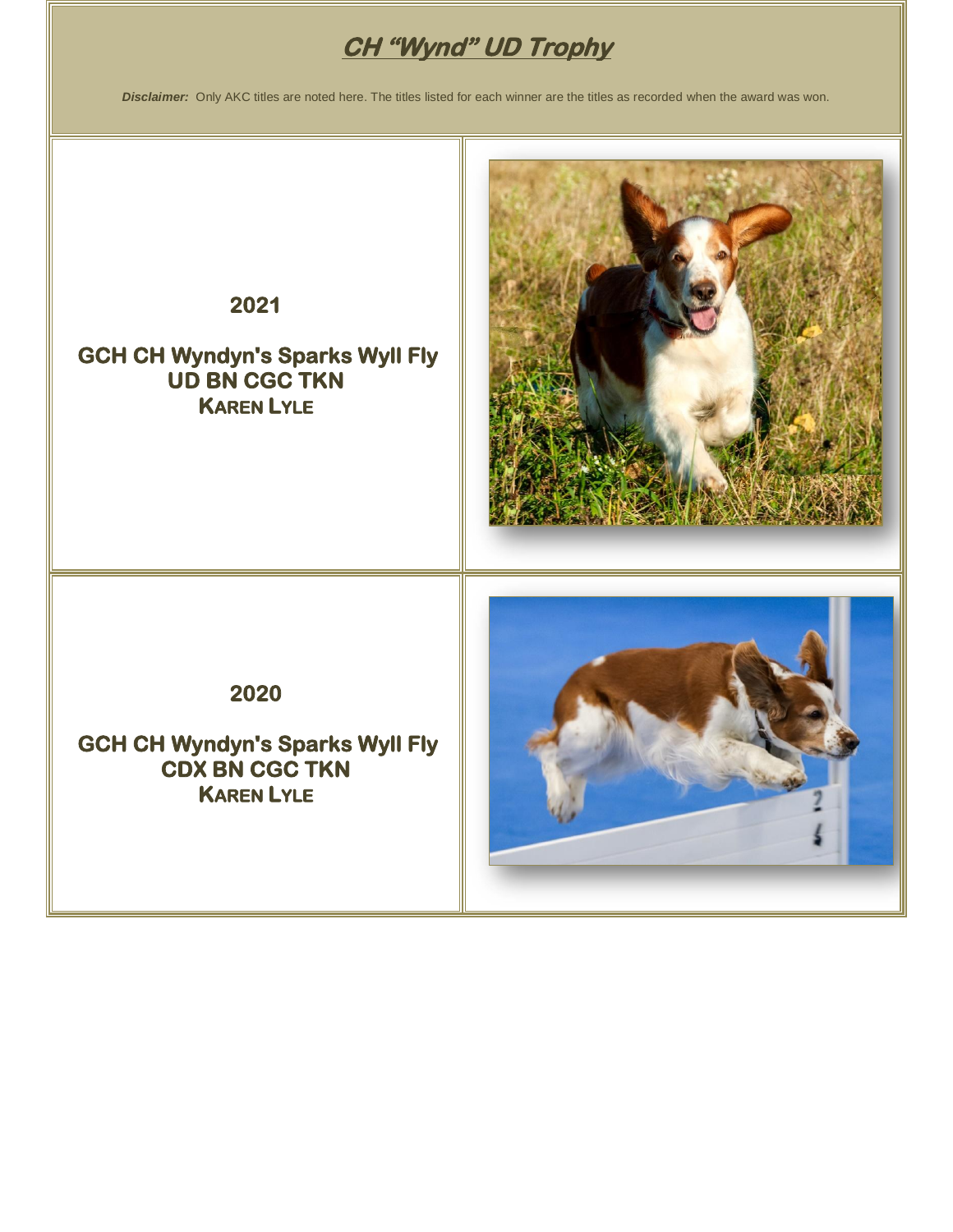## **2019**

### **GCHB CH BENTON FAMOUS LAST WORDS UDX2 OM3 GN GO RE CGC TKN ADRIENNE BANCKER**



**2018** 

**CH MIDDLEBROOK LINE OF FIRE UDX OM1 BN GN CGC MARCIA BRESSON** 

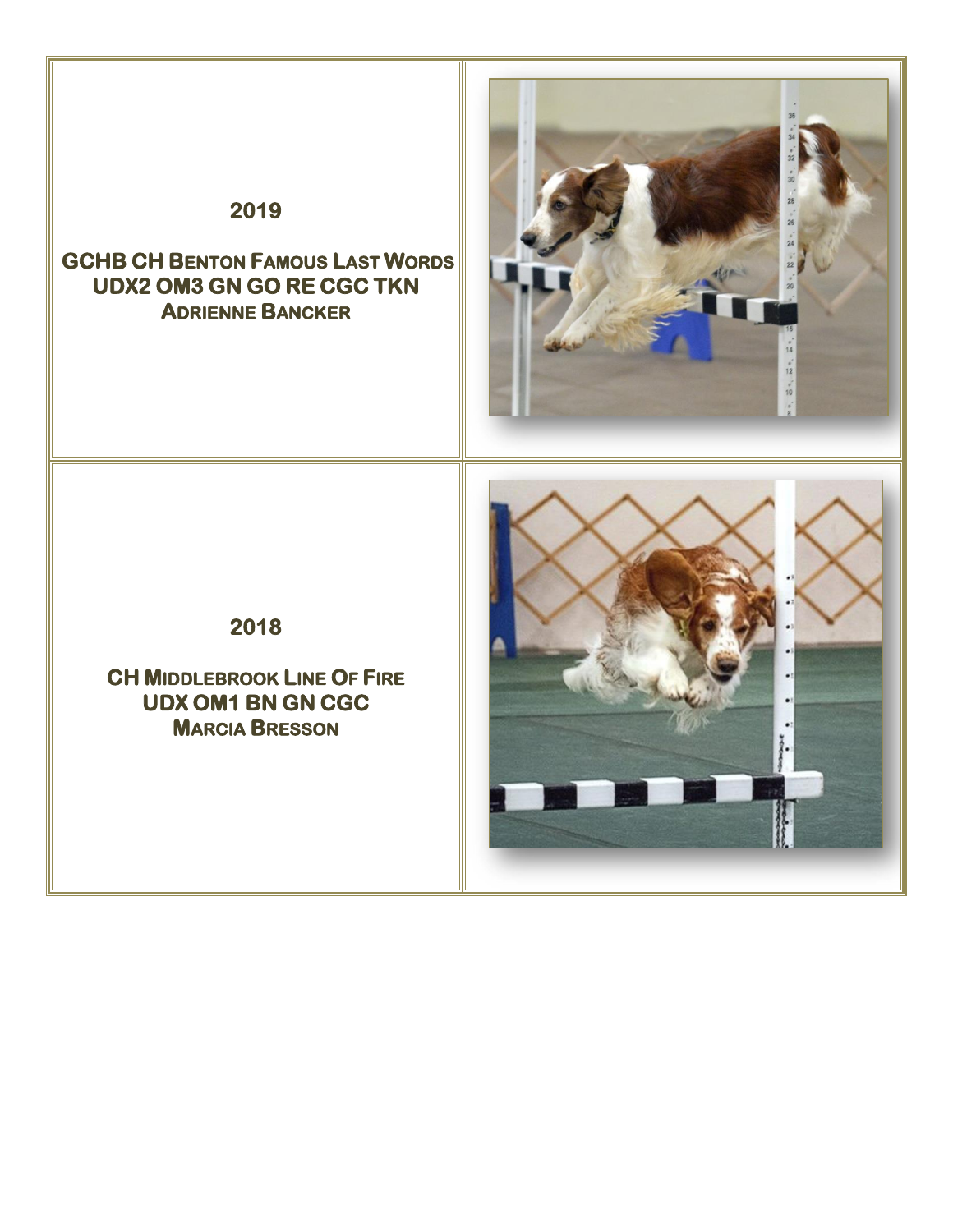## **2017**

**GCH CH STATESMAN'S SUMMER CELEBRATION CDX PCD BN GN RE CGC MARY JOHNSON** 



**2016** 

**CH MIDDLEBROOK LINE OF FIRE UD BN GN CGC MARCIA BRESSON** 

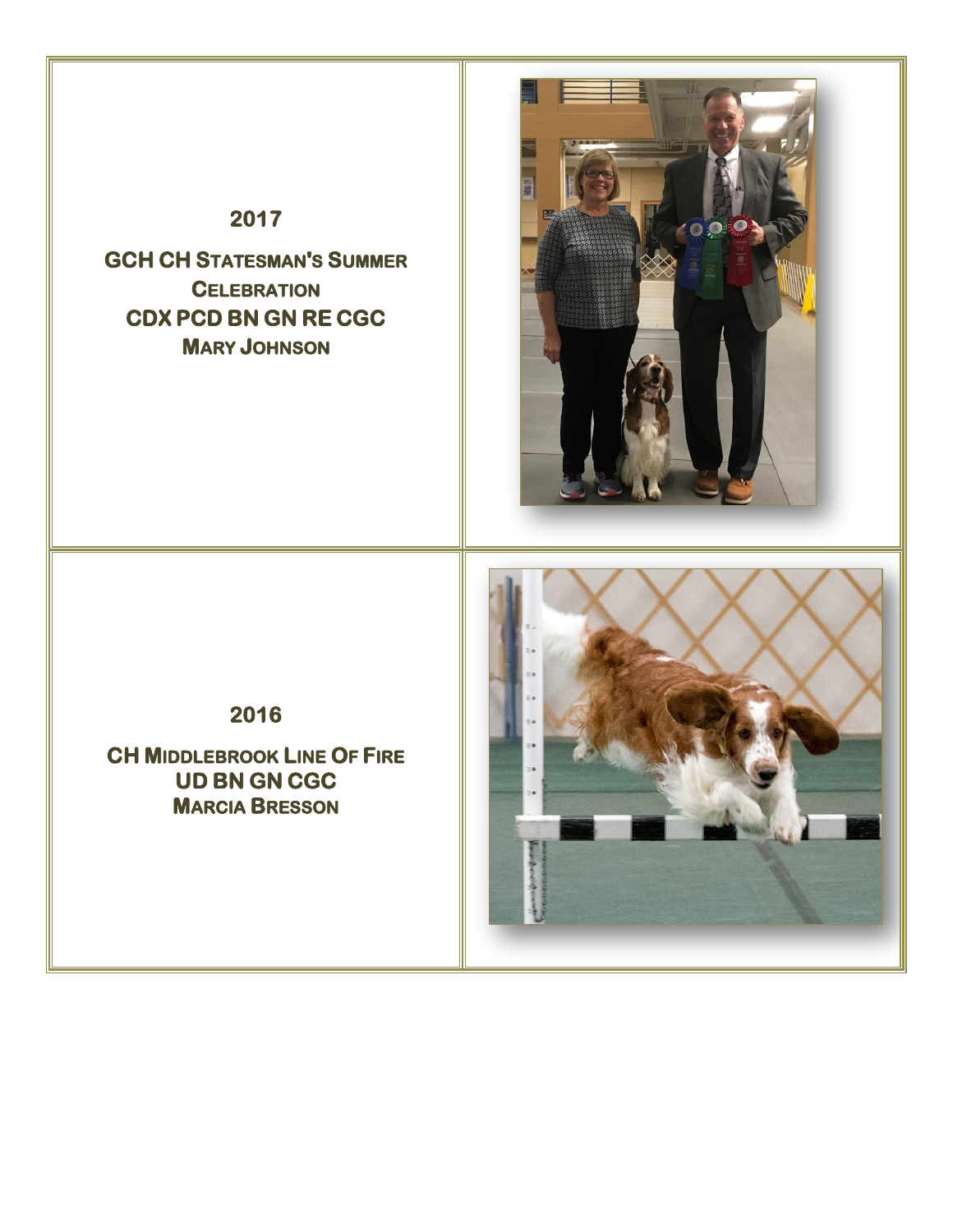